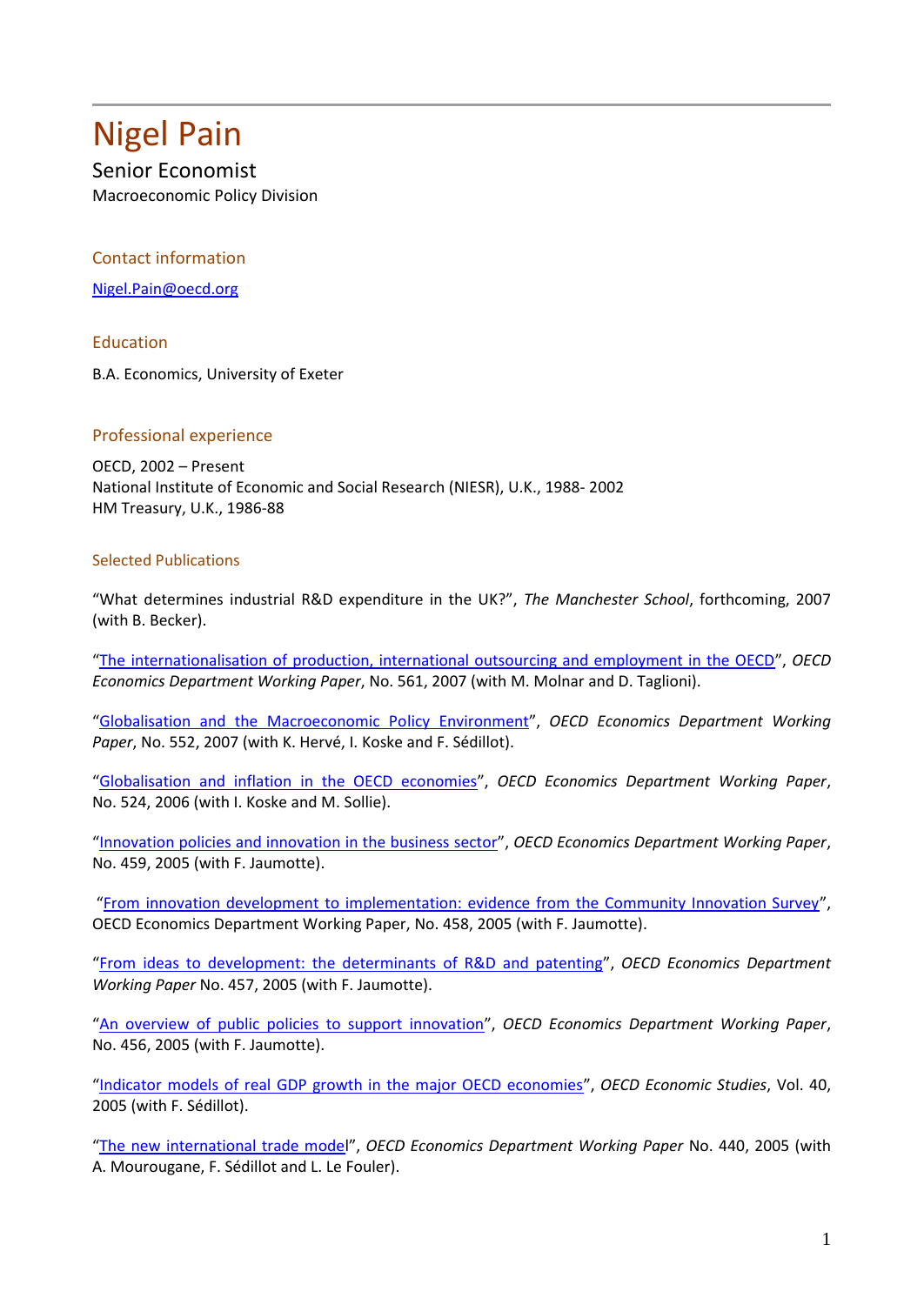"[International production relocation and exports of services: evidence for the United States](http://www.oecd.org/dataoecd/15/53/35028220.pdf)", *OECD Economic Studies*, Vol.38, 2004 (with D. van Welsum).

"[The macroeconomic impact of UK withdrawal from the EU](http://www.sciencedirect.com/science?_ob=ArticleURL&_udi=B6VB1-4C52PST-1&_user=946274&_coverDate=05%2F31%2F2004&_rdoc=1&_fmt=&_orig=search&_sort=d&view=c&_acct=C000049020&_version=1&_urlVersion=0&_userid=946274&md5=e913d0f1442bcf0a67b22ed508918705)", *Economic Modelling*, Vol.21, 2004 (with G. Young).

"[Untying the Gordian Knot: the multiple links between exchange rates and foreign direct investment](http://www.blackwell-synergy.com/doi/abs/10.1111/j.1468-5965.2003.00465.x)", *Journal of Common Market Studies*, Vol. 41, 2003 (with D. van Welsum).

"The [determinants of international migration into the UK: a panel based modelling approach](http://www.niesr.ac.uk/pubs/searchdetail.php?PublicationID=126)", *NIESR Discussion Paper* No.216, 2003 (with J. Mitchell).

"Fiscal incentives, European integration and the location of foreign direct investment", *The Manchester School*, Vol. 70, 2002 (with F. Hubert).

"[Openness and growth: an international perspective](http://www.tara.tcd.ie/bitstream/2262/8688/1/jssisiVolXXX_140158.pdf)", *Journal of the Statistical and Social Inquiry Society of Ireland*, Vol.XXX, 2001.

"Macroeconomic management in the EU", in Brewer, T.L., Brenton, P.A. and Boyd, G. (eds.) *Globalizing Europe: Deepening Integration, Alliance Capitalism and Structural Statecraft*, Edward Elgar, 2002 (with R. Barrell).

*[Inward Investment, Technological Change and Growth: The Impact of Multinational Corporations on the](http://www.palgrave.com/products/title.aspx?PID=262683)  [UK Economy](http://www.palgrave.com/products/title.aspx?PID=262683)*, Palgrave, 2001.

"Inward investment and technical progress in the United Kingdom manufacturing sector", *Scottish Journal of Political Economy*, vol.48, pp.134-147, 2001 (with F. Hubert).

"[The impact of inward investment on the UK economy](http://www.hm-treasury.gov.uk/media/C/E/258.pdf)", in *Economic Growth and Government Policy*, HM Treasury, 2001.

"Domestic institutions, agglomerations and foreign direct investment in Europe", *European Economic Review*, vol.43, pp.925-934, 1999 (with R. Barrell).

"Trade restraints and Japanese direct investment flows", *European Economic Review*, vol.43, pp.29-45, 1999 (with R. Barrell).

*[Investment, Innovation And The Diffusion Of Technology In Europe](http://www.cambridge.org/uk/catalogue/catalogue.asp?isbn=9780521620871)*, Cambridge University Press, 1999 (with R. Barrell).

"Real exchange rates, agglomerations and irreversibilities: macroeconomic policy and FDI in EMU", *Oxford Review of Economic Policy*, vol.14/3, pp.152-167, 1998 (with R. Barrell).

"[Export performance and the role of foreign direct investment](http://www.niesr.ac.uk/pubs/dps/dp131.pdf)", *The Manchester School Conference Supplement*, vol.66, pp.62-88 (with K. Wakelin).

"[Foreign direct investment, technological change and economic growth within Europe](http://www.jstor.org/view/00130133/di983549/98p0493e/0)", *The Economic Journal*, vol.107, pp.1770-1786 (with R. Barrell).

"[Modelling structural change in the UK housing market: a comparison of alternative house price](http://www.niesr.ac.uk/pubs/dps/dp98.pdf)  [equations](http://www.niesr.ac.uk/pubs/dps/dp98.pdf)", *Economic Modelling*, vol.14, pp.587-610 (with P. Westaway).

"Continental drift: European integration and the location of UK foreign direct investment", *The Manchester School Conference Supplement*, vol.65, pp.94-117, 1997.

["Britain's fiscal problems"](http://www.niesr.ac.uk/pubs/searchdetail.php?PublicationID=224), *The Economic Journal*, vol.107, pp.1142-1156 (with M. Weale and G. Young).